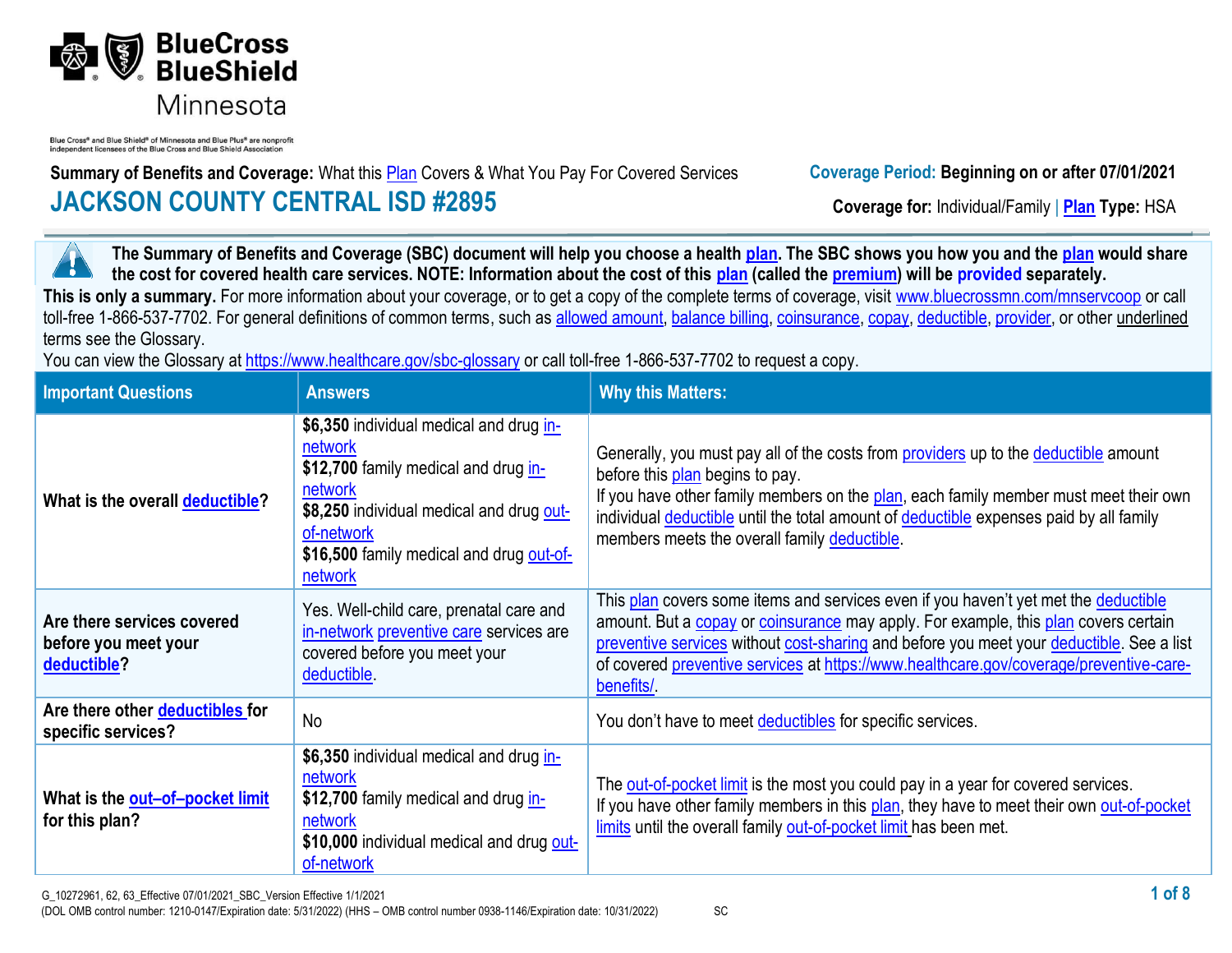|                                                         | \$20,000 family medical and drug out-of-<br>network                                                                                                |                                                                                                                                                                                                                                                                                                                                                                                                                                                                                               |
|---------------------------------------------------------|----------------------------------------------------------------------------------------------------------------------------------------------------|-----------------------------------------------------------------------------------------------------------------------------------------------------------------------------------------------------------------------------------------------------------------------------------------------------------------------------------------------------------------------------------------------------------------------------------------------------------------------------------------------|
| What is not included in the out-<br>of-pocket limit?    | Premiums, balance-billed charges, and<br>health care this plan doesn't cover.                                                                      | Even though you pay these expenses, they don't count toward the out-of-pocket limit.                                                                                                                                                                                                                                                                                                                                                                                                          |
| Will you pay less if you use an<br>in-network provider? | Yes, See<br>https://www.bluecrossmnonline.com/find-<br>a-doctor/#/home or call toll-free 1-866-<br>537-7702 for a list of in-network<br>providers. | This plan uses a provider network. You will pay less if you use a provider in the plan's<br>network. You will pay the most if you use an out-of-network provider, and you might<br>receive a bill from a provider for the difference between the provider's charge and what<br>your plan pays (balance billing). Be aware your in-network provider might use an out-of-<br>network provider for some services (such as laboratory work). Check with your provider<br>before you get services. |
| Do you need a referral to see a<br>specialist?          | No.                                                                                                                                                | You can see the specialist you choose without a referral.                                                                                                                                                                                                                                                                                                                                                                                                                                     |

| All <b>copay</b> and <b>coinsurance</b> costs shown in this chart are after your <b>deductible</b> has been met, if a <b>deductible</b> applies. |                                                     |                                                                                          |                                                                                               |                                                                                                                                                                                     |  |
|--------------------------------------------------------------------------------------------------------------------------------------------------|-----------------------------------------------------|------------------------------------------------------------------------------------------|-----------------------------------------------------------------------------------------------|-------------------------------------------------------------------------------------------------------------------------------------------------------------------------------------|--|
|                                                                                                                                                  | <b>Services You May Need</b>                        | <b>What you Will Pay</b>                                                                 | Limitations, Exceptions, &                                                                    |                                                                                                                                                                                     |  |
| <b>Common Medical Event</b>                                                                                                                      |                                                     | <b>In-network Provider</b><br>(You will pay the least)                                   | <b>Provider</b><br><b>Dut-of-networ</b><br>(You will pay the most)                            | <b>Other Important</b><br><b>Information</b>                                                                                                                                        |  |
|                                                                                                                                                  | Primary care visit to treat an<br>injury or illness | 0% coinsurance                                                                           | 20% coinsurance                                                                               | None                                                                                                                                                                                |  |
|                                                                                                                                                  | <b>Specialist visit</b>                             | 0% coinsurance                                                                           | 20% coinsurance                                                                               | None                                                                                                                                                                                |  |
| If you visit a health care provider's<br>office or clinic                                                                                        | Preventive care/screening/<br>immunization          | No charge                                                                                | 20% coinsurance for adult<br>preventive services<br>No charge for well-child care<br>services | You may have to pay for<br>services that aren't<br>preventive. Ask your<br>provider if the services<br>needed are <b>preventive</b> . Then<br>check what your plan will<br>pay for. |  |
| If you have a test                                                                                                                               | Diagnostic test (x-ray, blood<br>work)              | 0% coinsurance                                                                           | 20% coinsurance                                                                               | None                                                                                                                                                                                |  |
|                                                                                                                                                  | Imaging (CT/PET scans,<br>MRI <sub>s</sub> )        | 0% coinsurance                                                                           | 20% coinsurance                                                                               |                                                                                                                                                                                     |  |
| If you need drugs to treat your<br>illness or condition.<br>A retail pharmacy is any licensed<br>pharmacy that you can physically                | Preferred generic drugs                             | 0% coinsurance/retail<br>0% coinsurance/mail service<br>0% coinsurance/90dayRx<br>retail | 0% coinsurance/retail                                                                         | Covers up to a 31-day<br>supply (retail prescription).<br>90-day supply (mail order<br>prescription and 90dayRx                                                                     |  |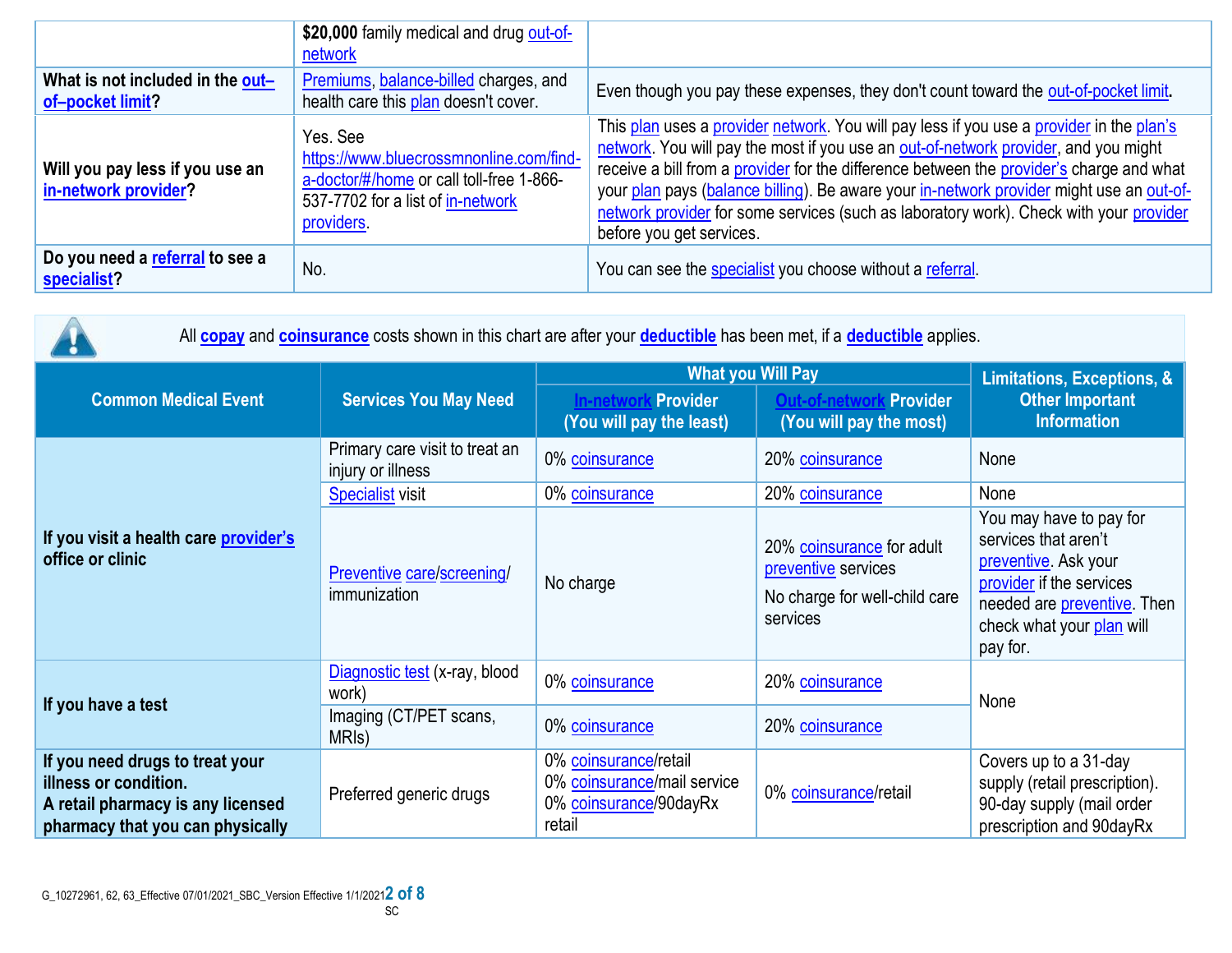| enter to obtain a prescription drug.<br>A mail service pharmacy dispenses<br>prescription drugs through the U.S.<br>Mail. | Preferred brand drugs                                                        | 0% coinsurance/retail<br>0% coinsurance/mail service<br>0% coinsurance/90dayRx<br>retail                                                                                                                                                           | 0% coinsurance/retail                                                                                                                                                                                                                                                                 | retail prescription).<br>No coverage for mail order<br>and 90dayRx retail services<br>from out-of-network                                                                                                                                                          |
|---------------------------------------------------------------------------------------------------------------------------|------------------------------------------------------------------------------|----------------------------------------------------------------------------------------------------------------------------------------------------------------------------------------------------------------------------------------------------|---------------------------------------------------------------------------------------------------------------------------------------------------------------------------------------------------------------------------------------------------------------------------------------|--------------------------------------------------------------------------------------------------------------------------------------------------------------------------------------------------------------------------------------------------------------------|
| More information about prescription<br>drug coverage is available at<br>www.bluecrossmn.com/mnservcoop                    | Non-preferred drugs                                                          | Non-preferred generic drugs:<br>0% coinsurance/retail<br>0% coinsurance/mail service<br>0% coinsurance/90dayRx<br>retail<br>Non-preferred brand drugs:<br>0% coinsurance/retail<br>0% coinsurance/mail service<br>0% coinsurance/90dayRx<br>retail | Non-preferred generic drugs:<br>0% coinsurance/retail<br>Non-preferred brand drugs:<br>0% coinsurance/retail                                                                                                                                                                          | providers.<br>Some over-the-counter<br>drugs can be obtained with a<br>prescription at the <b>preventive</b><br>level of benefits.<br>Insulin listed on the<br>preferred generic/preferred<br>brand prescription drug list<br>are covered at zero cost-<br>sharing |
|                                                                                                                           | <b>Specialty drugs</b>                                                       | Refer to applicable<br>prescription drug cost sharing                                                                                                                                                                                              | Not covered                                                                                                                                                                                                                                                                           | Covers up to a 31-day<br>supply (participating<br>specialty drug network<br>supplier prescription).                                                                                                                                                                |
| If you have outpatient surgery                                                                                            | Facility fee (e.g., ambulatory<br>surgery center)                            | 0% coinsurance                                                                                                                                                                                                                                     | 20% coinsurance                                                                                                                                                                                                                                                                       | None                                                                                                                                                                                                                                                               |
|                                                                                                                           | Physician/surgeon fees                                                       | 0% coinsurance                                                                                                                                                                                                                                     |                                                                                                                                                                                                                                                                                       |                                                                                                                                                                                                                                                                    |
| If you need immediate medical<br>attention                                                                                | <b>Emergency room care</b>                                                   | 0% coinsurance                                                                                                                                                                                                                                     |                                                                                                                                                                                                                                                                                       |                                                                                                                                                                                                                                                                    |
|                                                                                                                           | <b>Emergency medical</b><br>transportation                                   | 0% coinsurance                                                                                                                                                                                                                                     | 0% coinsurance                                                                                                                                                                                                                                                                        | None                                                                                                                                                                                                                                                               |
|                                                                                                                           | <b>Urgent care</b>                                                           | 0% coinsurance                                                                                                                                                                                                                                     | 20% coinsurance<br>None<br>0% coinsurance<br>None<br>20% coinsurance<br>None<br>20% coinsurance<br>None<br>20% coinsurance<br>None<br>Services for<br>20% coinsurance<br>are not covered<br>None<br>20% coinsurance<br>Prenatal care: No charge<br>Postnatal care: 20%<br>coinsurance |                                                                                                                                                                                                                                                                    |
| If you have a hospital stay                                                                                               | Facility fee (e.g., hospital<br>room)                                        | 0% coinsurance                                                                                                                                                                                                                                     |                                                                                                                                                                                                                                                                                       |                                                                                                                                                                                                                                                                    |
|                                                                                                                           | Physician/surgeon fee                                                        | 0% coinsurance                                                                                                                                                                                                                                     |                                                                                                                                                                                                                                                                                       |                                                                                                                                                                                                                                                                    |
| If you need mental health,<br>behavioral health, or substance use<br>services                                             | <b>Outpatient services</b>                                                   | 0% coinsurance                                                                                                                                                                                                                                     |                                                                                                                                                                                                                                                                                       | marriage/couples counseling                                                                                                                                                                                                                                        |
|                                                                                                                           | Inpatient services including<br>residential adult mental<br>health treatment | 0% coinsurance                                                                                                                                                                                                                                     |                                                                                                                                                                                                                                                                                       |                                                                                                                                                                                                                                                                    |
| If you are pregnant                                                                                                       | Office visits                                                                | Prenatal care: No charge<br>Postnatal care: 0%<br>coinsurance                                                                                                                                                                                      |                                                                                                                                                                                                                                                                                       | Cost sharing does not apply<br>for preventive services.<br>Depending on the type of                                                                                                                                                                                |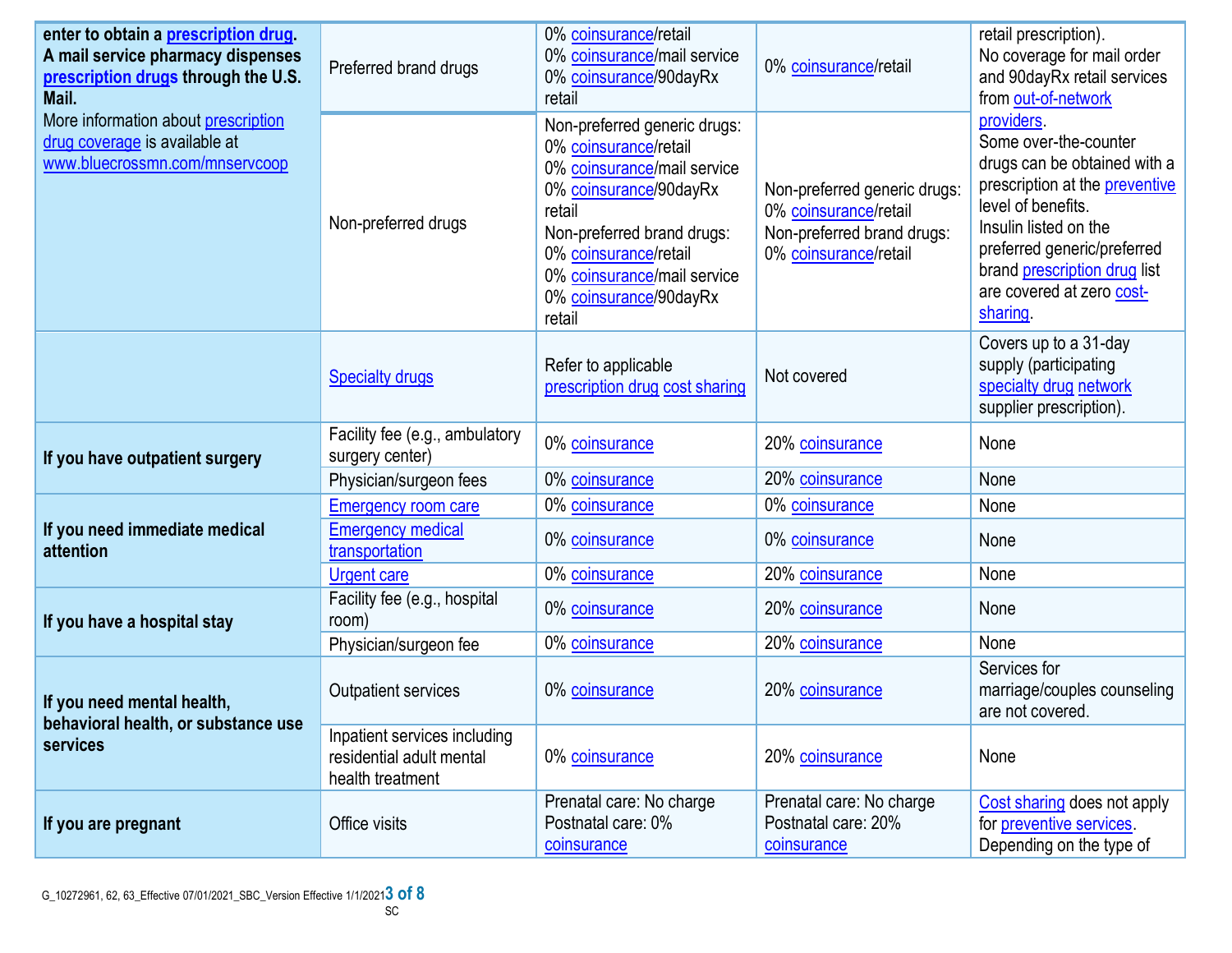|                                                                                                                                                  | Childbirth/delivery<br>professional services | 0% coinsurance                                                                                                               | 20% coinsurance                                                                                                                  | services, other cost sharing<br>may apply. Maternity care                                 |  |
|--------------------------------------------------------------------------------------------------------------------------------------------------|----------------------------------------------|------------------------------------------------------------------------------------------------------------------------------|----------------------------------------------------------------------------------------------------------------------------------|-------------------------------------------------------------------------------------------|--|
|                                                                                                                                                  | Childbirth/delivery facility<br>services     | 0% coinsurance                                                                                                               | 20% coinsurance                                                                                                                  | may include tests and<br>services described<br>elsewhere in the SBC (i.e.<br>ultrasound). |  |
|                                                                                                                                                  | Home health care                             | 0% coinsurance                                                                                                               | 20% coinsurance                                                                                                                  | None                                                                                      |  |
| If you need help recovering or have<br>other special health needs                                                                                | <b>Rehabilitation services</b>               | 0% coinsurance for<br>occupational therapy<br>0% coinsurance for physical<br>therapy<br>0% coinsurance for speech<br>therapy | 20% coinsurance; for<br>occupational therapy<br>20% coinsurance for<br>physical therapy<br>20% coinsurance for speech<br>therapy | None                                                                                      |  |
|                                                                                                                                                  | <b>Habilitation services</b>                 | 0% coinsurance for<br>occupational therapy<br>0% coinsurance for physical<br>therapy<br>0% coinsurance for speech<br>therapy | 20% coinsurance; for<br>occupational therapy<br>20% coinsurance for<br>physical therapy<br>20% coinsurance for speech<br>therapy |                                                                                           |  |
|                                                                                                                                                  | Skilled nursing care                         | 0% coinsurance                                                                                                               | 20% coinsurance                                                                                                                  | None                                                                                      |  |
|                                                                                                                                                  | Durable medical equipment                    | 0% coinsurance                                                                                                               | 20% coinsurance                                                                                                                  | None                                                                                      |  |
|                                                                                                                                                  | <b>Hospice service</b>                       | 0% coinsurance                                                                                                               | Not covered                                                                                                                      | None                                                                                      |  |
|                                                                                                                                                  | Children's eye exam                          | No charge                                                                                                                    | No charge                                                                                                                        | None                                                                                      |  |
| If your child needs dental or eye<br>care                                                                                                        | Children's glasses                           | Not covered                                                                                                                  | Not covered                                                                                                                      | None                                                                                      |  |
|                                                                                                                                                  | Children's dental check-up                   | Not covered                                                                                                                  | Not covered                                                                                                                      | None                                                                                      |  |
| <b>Excluded Services &amp; Other Covered Services:</b>                                                                                           |                                              |                                                                                                                              |                                                                                                                                  |                                                                                           |  |
| Services Your Plan Generally Does NOT Cover (Check your policy or plan document for more information and a list of any other excluded services.) |                                              |                                                                                                                              |                                                                                                                                  |                                                                                           |  |
| Acupuncture (except as specified in plan<br>benefits)                                                                                            |                                              | Dental care (except as specified in plan benefits)                                                                           | Routine foot care<br>$\bullet$                                                                                                   |                                                                                           |  |
| Bariatric surgery                                                                                                                                | Infertility treatment                        | Weight loss programs                                                                                                         |                                                                                                                                  |                                                                                           |  |
| Cosmetic surgery (except as specified in plan<br>$\bullet$<br>Long-term care<br>$\bullet$<br>benefits)                                           |                                              |                                                                                                                              |                                                                                                                                  |                                                                                           |  |
| Other Covered Services (Limitations may apply to these services. This isn't a complete list. Please see your plan document.)                     |                                              |                                                                                                                              |                                                                                                                                  |                                                                                           |  |
| Non-emergency care when traveling outside the<br>$\bullet$<br>Routine eye care (adult)<br>Chiropractic care<br>$\bullet$<br>U.S.                 |                                              |                                                                                                                              |                                                                                                                                  |                                                                                           |  |
| G_10272961, 62, 63_Effective 07/01/2021_SBC_Version Effective 1/1/20214 of 8                                                                     | SC                                           |                                                                                                                              |                                                                                                                                  |                                                                                           |  |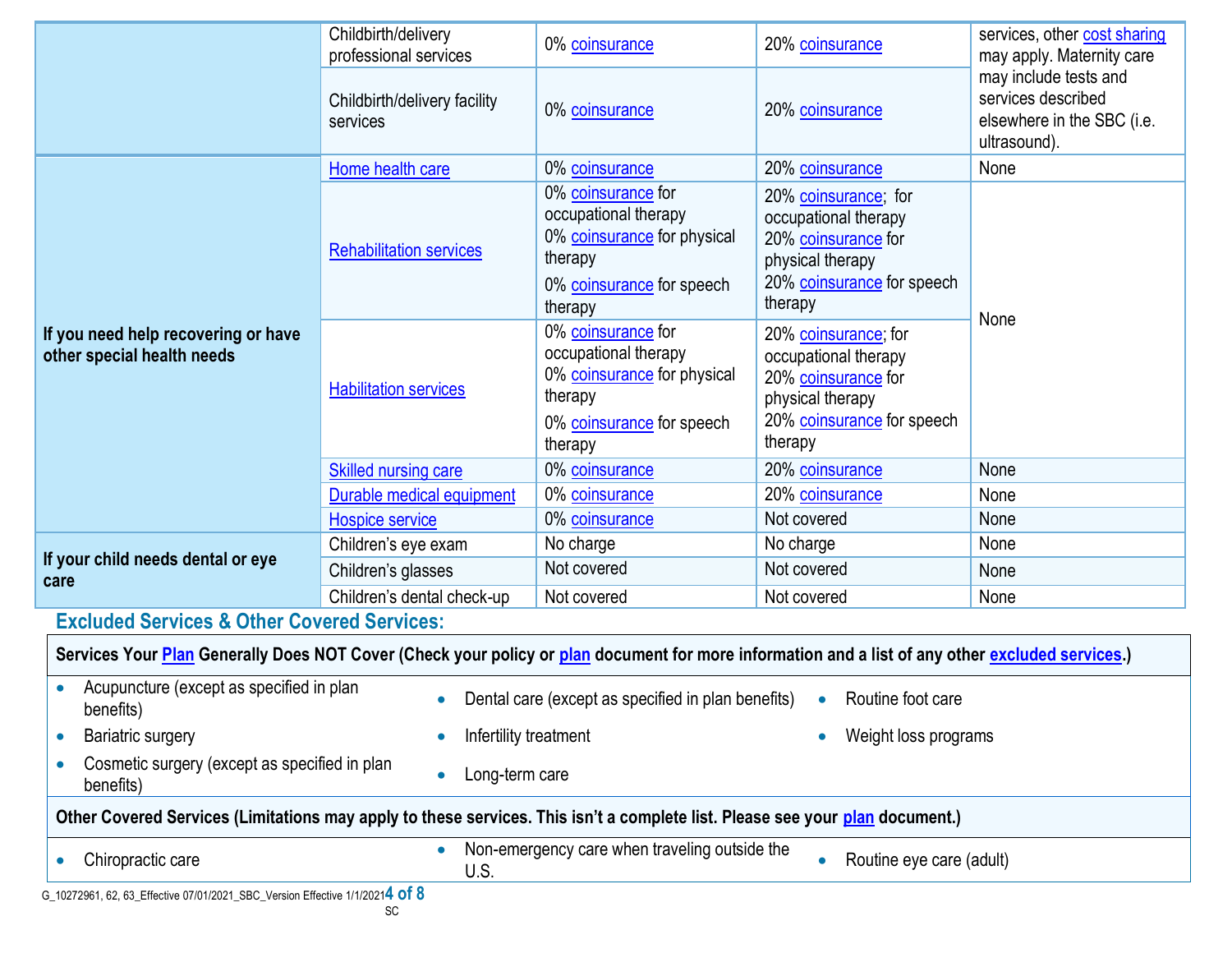- Hearing aids for individuals 18 year of age or younger
- Private-duty nursing

Your Rights to Continue Coverage: There are agencies that can help if you want to continue your coverage after it ends. The contact information for those agencies is: Minnesota Department of Commerce, Attention: Consumer Concerns/Market Assurance Division, 85 7th Place East Suite 280, St. Paul, MN 55101- 2198, or call 1 800-657-3602; for group health coverage subject to ERISA, contact the Department of Labor's Employee Benefits Security Administration at 1-866- 444-EBSA (3272) or https://www.dol.gov/agencies/ebsa/about-ebsa/ask-a-question/ask-ebsa; or, Department of Health and Human Services, Center for Consumer Information and Insurance Oversight at 1-877-267-2323, extension 61565 or [http://www.cms.gov/CCIIO/Resources/Consumer-Assistance-Grants/.](http://www.cms.gov/CCIIO/Resources/Consumer-Assistance-Grants/) Other coverage options may be available to you too, including buying individual insurance coverage through MNsure/the [Marketplace.](https://www.healthcare.gov/sbc-glossary/#marketplace) For more information about MNsure/the [Marketplace,](https://www.healthcare.gov/sbc-glossary/#marketplace) visit www.mnsure.org or call 1 855 366 7873.

Your Grievance and Appeals Rights: There are agencies that can help if you have a complaint against your [plan](https://www.healthcare.gov/sbc-glossary/#plan) for a denial of a [claim.](https://www.healthcare.gov/sbc-glossary/#claim) This complaint is called a grievance or [appeal.](https://www.healthcare.gov/sbc-glossary/#appeal) For more information about your rights, look at the explanation of benefits you will receive for that medical [claim.](https://www.healthcare.gov/sbc-glossary/#claim) Your [plan](https://www.healthcare.gov/sbc-glossary/#plan) documents also provide complete information to submit a [claim,](https://www.healthcare.gov/sbc-glossary/#claim) [appeal,](https://www.healthcare.gov/sbc-glossary/#appeal) or a [grievance](https://www.healthcare.gov/sbc-glossary/#grievance) for any reason to your [plan.](https://www.healthcare.gov/sbc-glossary/#plan) For more information about your rights, this notice, or assistance, contact: Customer Service at www.bluecrossmnonline.com or call 1-888-279-4210 or the Minnesota Department of Commerce by calling (651) 539-1600 or toll-free 1 800-657-3602. For group health coverage subject to ERISA, contact the Department of Labor's Employee Benefits Security Administration at 1-866-444-EBSA (3272) or https://www.dol.gov/agencies/ebsa/about-ebsa/ask-a-question/ask-ebsa. If you are covered under a [plan](https://www.healthcare.gov/sbc-glossary/#plan) offered by the State Health [plan,](https://www.healthcare.gov/sbc-glossary/#plan) a city, county, school district, or Service Coop, you may contact the Department of Health and Human Services Health Insurance team at 1-888-393-2789.

# **Does this [plan](https://www.healthcare.gov/sbc-glossary/#plan) provide Minimum Essential Coverage? Yes.**

[Minimum Essential Coverage](https://www.healthcare.gov/sbc-glossary/#minimum-essential-coverage) generally includes [plans,](https://www.healthcare.gov/sbc-glossary/#plan) health insurance available through MNsure/the [Marketplace](https://www.healthcare.gov/sbc-glossary/#marketplace) or other individual market policies, Medicare, Medicaid, CHIP, TRICARE, and certain other coverage. If you are eligible for certain types of [Minimum Essential Coverage,](https://www.healthcare.gov/sbc-glossary/#minimum-essential-coverage) you may not be eligible for the premium tax credit.

### **Does this [plan](https://www.healthcare.gov/sbc-glossary/#plan) meet Minimum Value Standards? Yes.**

If your [plan](https://www.healthcare.gov/sbc-glossary/#plan) doesn't meet the [Minimum Value Standards,](https://www.healthcare.gov/sbc-glossary/#minimum-value-standard) you may be eligible for a [premium tax credit](https://www.healthcare.gov/sbc-glossary/#premium-tax-credits) to help you pay for a plan through MNsure/the [Marketplace.](https://www.healthcare.gov/sbc-glossary/#marketplace)

#### **Notice of Nondiscrimination Practices** *Effective July 18, 2016*

Blue Cross and Blue Shield of Minnesota and Blue Plus (Blue Cross) complies with applicable Federal civil rights laws and does not discriminate on the basis of race, color, national origin, age, disability, or gender. Blue Cross does not exclude people or treat them differently because of race, color, national origin, age, disability, or gender.

Blue Cross provides resources to access information in alternative formats and languages:

- Auxiliary aids and services, such as qualified interpreters and written information available in other formats, are available free of charge to people with disabilities to assist in communicating with us.
- Language services, such as qualified interpreters and information written in other languages, are available free of charge to people whose primary language is not English.

If you need these services, contact us at 1-800-382-2000 or by using the telephone number on the back of your member identification card. TTY users call 711.

If you believe that Blue Cross has failed to provide these services or discriminated in another way on the basis of race, color, national origin, age, disability, or gender, you can file a [grievance](https://www.healthcare.gov/sbc-glossary/#grievance) with the Nondiscrimination Civil Rights Coordinator

- by email at: [Civil.Rights.Coord@bluecrossmn.com](mailto:Civil.Rights.Coord@bluecrossmn.com?subject=Grievance)
- by mail at: Nondiscrimination Civil Rights Coordinator

G\_10272961, 62, 63\_Effective 07/01/2021\_SBC\_Version Effective 1/1/2021**5 of 8**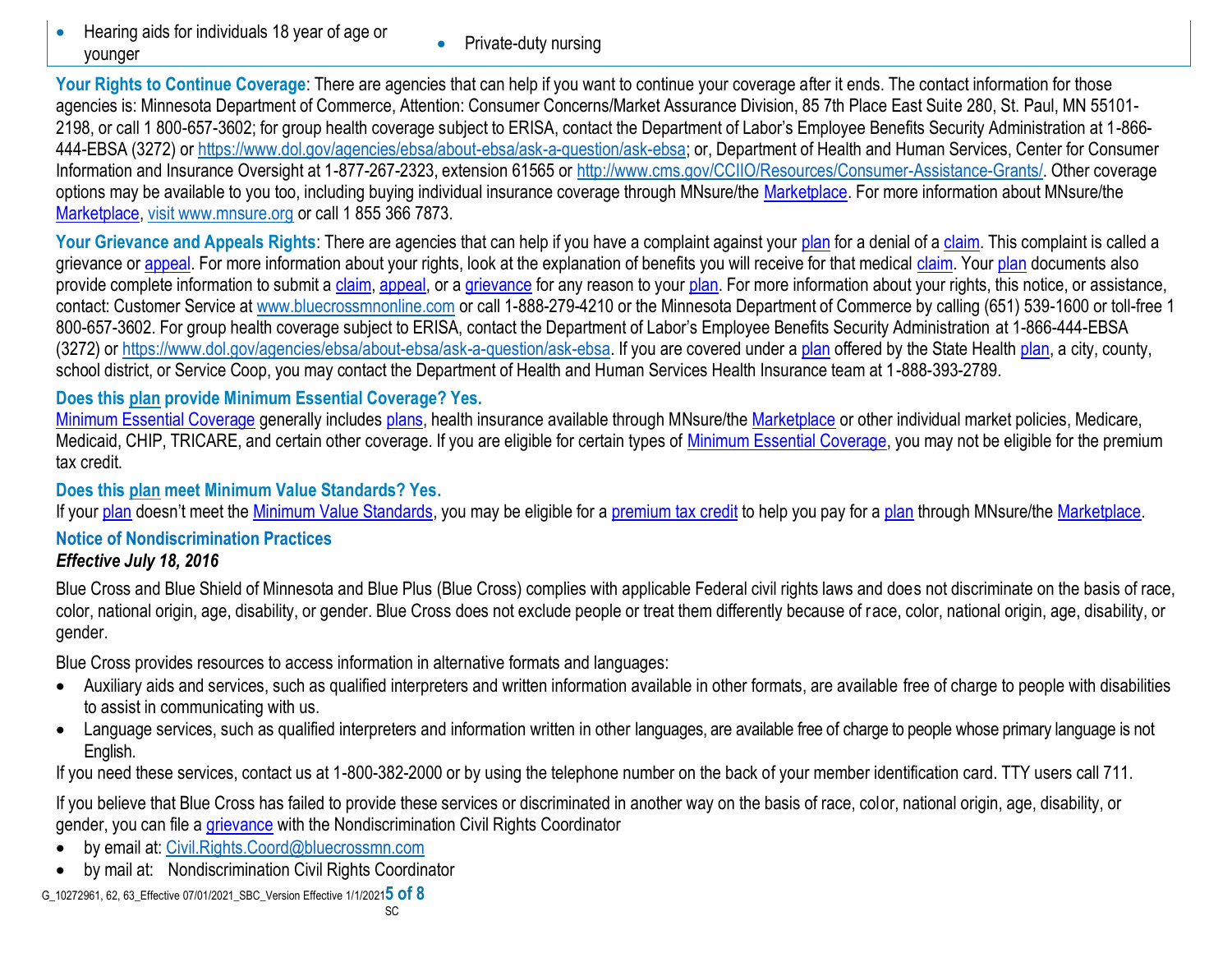Blue Cross and Blue Shield of Minnesota and Blue Plus - M495 PO Box 64560 Eagan, MN 55164-0560

 $\bullet$  or by telephone at: 1-800-509-5312

[Grievance](https://www.healthcare.gov/sbc-glossary/#grievance) forms are available by contacting us at the contacts listed above, by calling 1-800-382-2000 or by using the telephone number on the back of your member identification card. TTY users call 711. If you need help filing a [grievance,](https://www.healthcare.gov/sbc-glossary/#grievance) assistance is available by contacting us at the numbers listed above.

You can also file a civil rights complaint with the U.S. Department of Health and Human Services, Office for Civil Rights

- electronically through the Office for Civil Rights Complaint Portal, available at:<https://ocrportal.hhs.gov/ocr/portal/lobby.jsf>
- by telephone at: 1-800-368-1019 or 1-800-537-7697 (TDD)
- or by mail at: U.S. Department of Health and Human Services

200 Independence Avenue SW Room 509F, HHH Building Washington, DC 20201

Complaint forms are available at [http://www.hhs.gov/ocr/office/file/index.html.](http://www.hhs.gov/ocr/office/file/index.html)

# **Language Access Services:**

This information is available in other languages. Free language assistance services are available by calling the toll free number below. For TTY, call 711.

Si habla español, tiene a su disposición servicios gratuitos de asistencia con el idioma. Llame al 1-855-903-2583. Para TTY, llame al 711.

Yog tias koj hais lus Hmoob, muaj kev pab txhais lus pub dawb rau koj. Hu rau 1-800-793-6931. Rau TTY, hu rau 711. Haddii aad ku hadasho Soomaali, adigu waxaad heli kartaa caawimo lugad lacag la'aan ah. Wac 1-866-251-6736. Markay tahay dad magalku ku adag yahay (TTY), wac 711.

နမ္ဒါကတိၤကညီကျိဉ်ဒီး, တ္)ကဟ္၌နၤကျိဉ်တျမၤစၢၤကလီတဖ္၌နူဉ်လီၤ. ကိုး 1-866-251-6744 လ္၊ TTYအဂို), ကိုး 711 တက္မ္ပါ.

إذا كنت تتحدث العربية، تتوفر لك خدمات المساعدة اللغوية المجانية. اتصل بالرقم 9123-666-666-1. للهاتف النصبي اتصل بالرقم 711.

Nếu quý vị nói Tiếng Việt, có sẵn các dịch vụ hỗ trợ ngôn ngữ miễn phí cho quý vị. Gọi số 1-855-315-4015. Người dùng TTY xin gọi 711. Afaan Oromoo dubbattu yoo ta'e, tajaajila gargaarsa afaan hiikuu kaffaltii malee. Argachuuf 1-855-315-4016 bilbilaa. TTY dhaaf, 711 bilbilaa. 如果您說中文,我們可以為您提供免費的語言協助服務。請撥打 1-855-315-4017。聽語障專 (TTY),請撥打 711。

Если Вы говорите по-русски, Вы можете воспользоваться бесплатными услугами переводчика. Звоните 1-855-315-4028. Для использования телефонного аппарата с текстовым выходом звоните 711.

Si vous parlez français, des services d'assistance linguistique sont disponibles gratuitement. Appelez le +1-855-315-4029. Pour les personnes malentendantes, appelez le 711.

አማርኛ የሚናንሩ ከሆነ፣ ነጻ የቋንቋ አንልግሎት እርዳ አለሎት። በ 1-855-315-4030 ይደውሉ ለ TTY በ 711።

한국어를 사용하시는 경우, 무료 언어 지원 서비스가 제공됩니다. 1-855-904-2583 으로 전화하십시오. TTY 사용자는 711 로 전화하십시오.

ຖ້າເຈົ້າເວົ້າພາສາລາວໄດ້, ມີການບໍລິການຊ່ວຍເຫຼືອພາສາໃຫ້ເຈົ້າຟຣີ. ໃຫ້ໂທຫາ 1-866-356-2423 ສໍາລັບ. TTY, ໃຫ້ໂທຫາ 711.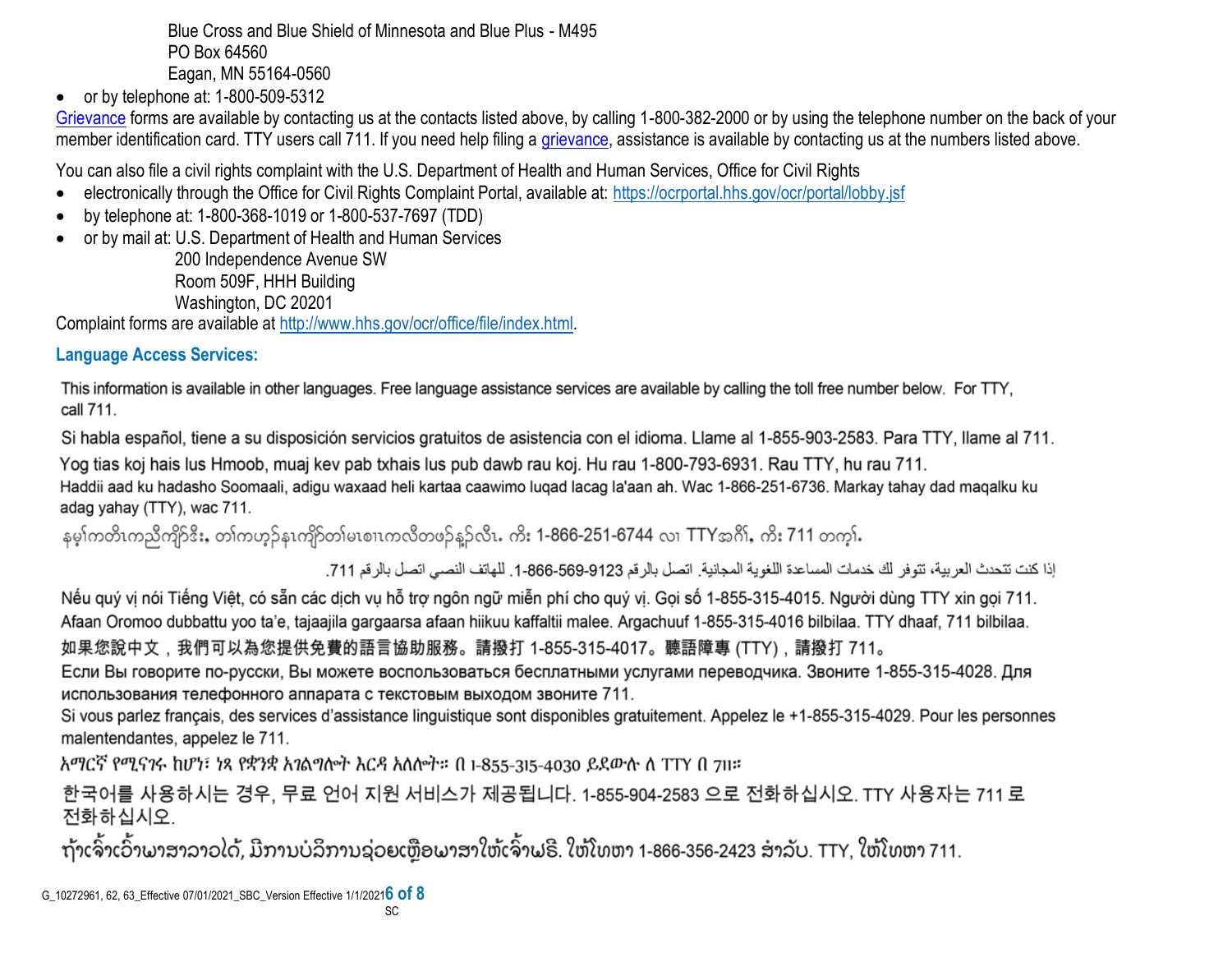Kung nagsasalita kayo ng Tagalog, mayroon kayong magagamit na libreng tulong na mga serbisyo sa wika. Tumawag sa 1-866-537-7720. Para sa TTY, tumawag sa 711.

Wenn Sie Deutsch sprechen, steht Ihnen fremdsprachliche Unterstützung zur Verfügung. Wählen Sie 1-866-289-7402. Für TTY wählen Sie 711.

ប្រសិនបើអ្នកនិយាយភាសាខ្មែរមន អ្នកអាចរកបានសេវាជំនួយភាសាឥតគិតថ្លៃ។ ទូរស័ព្ទមកលេខ 1-855-906-2583។ សម្រាប់ TTY សូមទូរស័ព្ទមកលេខ 711។

Diné k'ehjí yáníłt'i'go saad bee yát'i' éí t'áájíík'e bee níká'a'doowołgo éí ná'ahoot'i'. Koji éí béésh bee hodíílnih 1-855-902-2583. TTY biniiyégo éí 711 jį' béésh bee hodíílnih.

–––––––––––––––––*To see examples of how this plan might cover costs for a sample medical situation, see the next page.–––––––––––*–––––––––––

PRA Disclosure Statement: According to the Paperwork Reduction Act of 1995, no persons are required to respond to a collection of information unless it displays a valid OMB control number. The valid OMB control number for information collection is 0938-1146. The time required to complete this information collection is estimated to average 0.08 hours per response, including the time to review instructions, search existing data resources, gat needed, and complete and review the information collection. If you have comments concerning the accuracy of the time estimate(s) or suggestions for improving this form, please write to: CMS, 7500 Security Boulevard, Attn: Reports Clearance Officer, Mail Stop C4-26-05, Baltimore, Maryland 21244-1850.